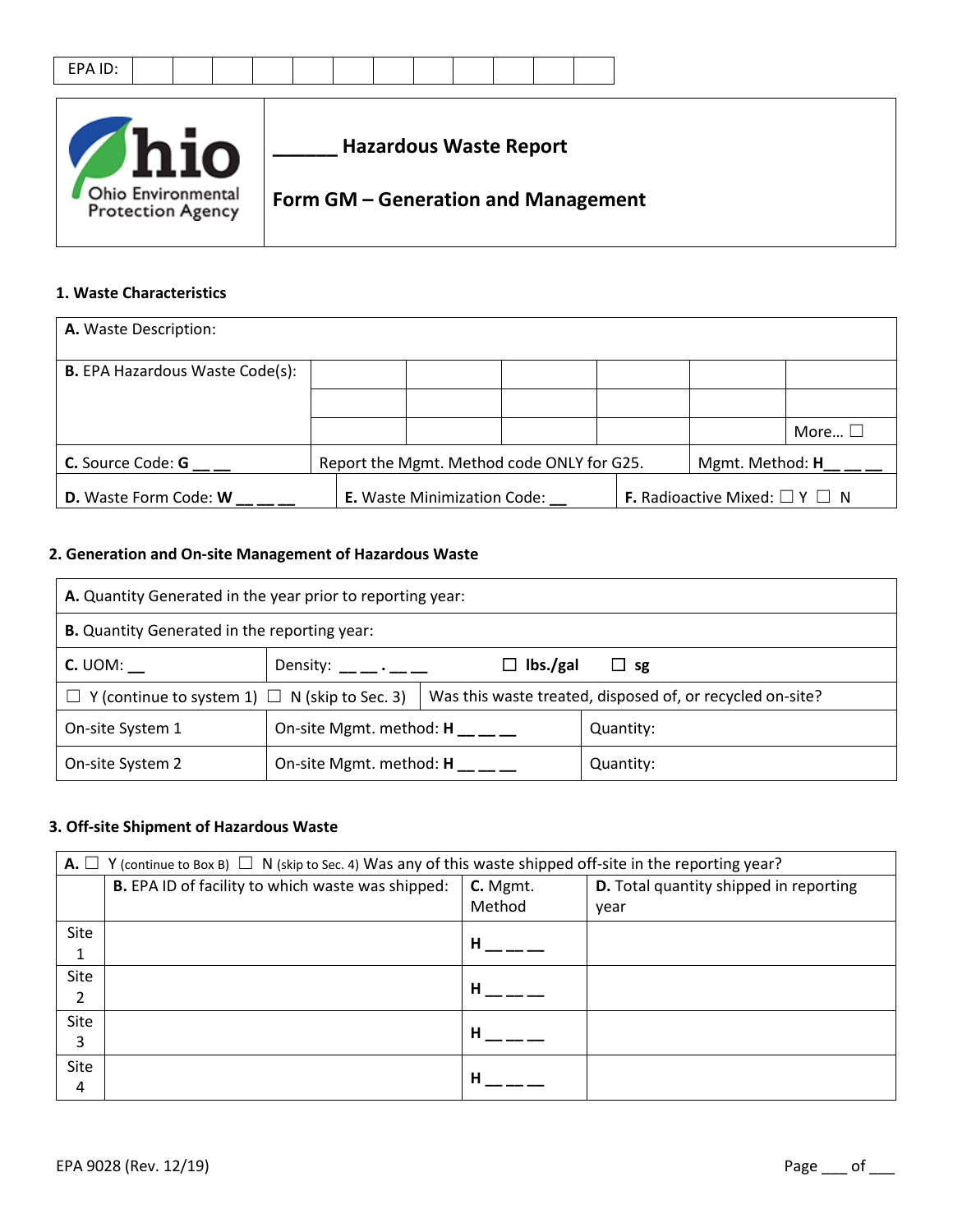|--|

## **4. On-Site Waste Storage and Inactive Disposal Units**

| If the site has a storage permit or is<br>undergoing a formal closure of storage or |                                             |                                                 | A. As of December 31, did any of this waste remain on-site in: |                                  |  |  |
|-------------------------------------------------------------------------------------|---------------------------------------------|-------------------------------------------------|----------------------------------------------------------------|----------------------------------|--|--|
| disposal units, and waste remained in the                                           |                                             |                                                 |                                                                | Yes.<br>No.                      |  |  |
|                                                                                     | unit(s) as of December 31, complete Boxes A | 1. a greater than 90-day storage unit           |                                                                |                                  |  |  |
| and B.                                                                              |                                             | $\Box$ a. generated during the reporting year   |                                                                |                                  |  |  |
|                                                                                     |                                             | $\Box$ b. generated prior to the reporting year |                                                                |                                  |  |  |
| Otherwise, skip Section 4.                                                          |                                             |                                                 | 2. an inactive disposal unit undergoing closure                |                                  |  |  |
|                                                                                     |                                             |                                                 |                                                                |                                  |  |  |
| <b>B.</b> Storage or                                                                | <b>Handling Code</b>                        | Amount                                          | <b>UOM</b>                                                     | Density                          |  |  |
| disposal method                                                                     |                                             |                                                 |                                                                |                                  |  |  |
|                                                                                     |                                             |                                                 |                                                                |                                  |  |  |
| 1                                                                                   |                                             |                                                 |                                                                | $\Box$ lbs./gal $\Box$ sg        |  |  |
|                                                                                     |                                             |                                                 |                                                                |                                  |  |  |
| 2                                                                                   |                                             |                                                 |                                                                | $\Box$ lbs./gal $\Box$ sg        |  |  |
| 3                                                                                   |                                             |                                                 |                                                                |                                  |  |  |
|                                                                                     |                                             |                                                 |                                                                | $\mathsf{lbs}$ ./gal $\Box$ sg   |  |  |
| 4                                                                                   |                                             |                                                 |                                                                |                                  |  |  |
|                                                                                     |                                             |                                                 |                                                                | $\mathsf{lbs}$ /gal $\Box$<br>sg |  |  |

Comments:

Extra Waste Codes: